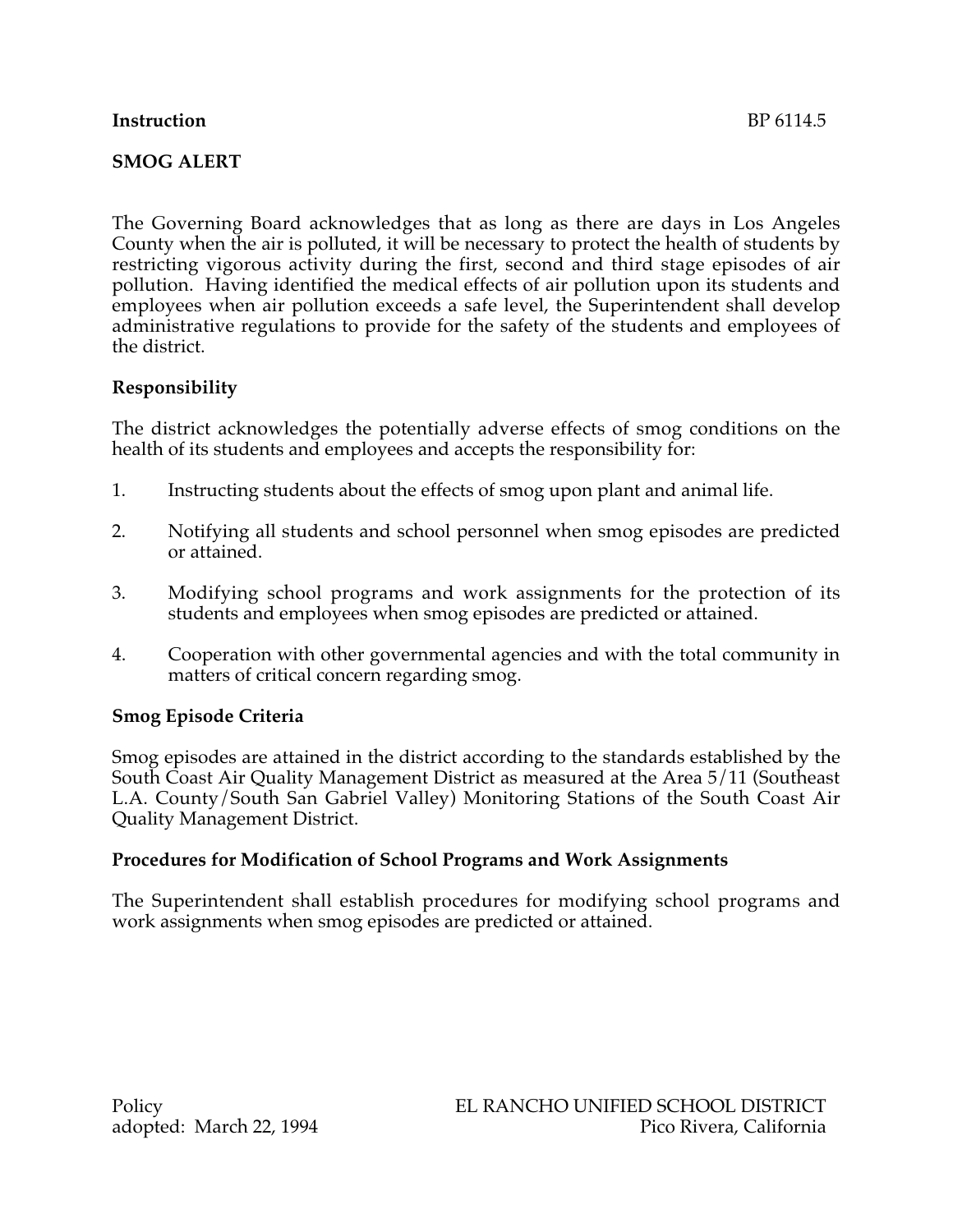#### **SMOG ALERT**

#### 1. Notification

Notification from the South Coast Air Quality Management District that a smog episode is predicted or has been attained shall be received by the Attendance and Welfare Office. The Attendance and Welfare Office shall transmit the notification to the offices of:

- a. The principal of each school.
- b. The Business Manager.
- c. The Supervisor of Maintenance and Operations.
- d. The Supervisor of Food Services.
- e. The Superintendent and Cabinet Members.

Upon receipt of the notification the district offices listed above shall take action as prescribed in the following.

#### 2. Predicted Smog Episode

Because of the geographic location of the district in the Los Angeles Basin, smog episodes have not been attained in the district prior to noon.

It is anticipated that notification of predicted smog episodes will be received on the day before (except when the prediction is for a Monday or for the day after a holiday in which case it is anticipated that notification will be received on the morning of the day for which the prediction is made).

School staff shall be prepared to modify programs for students requiring prolonged or strenuous physical activities on the day of the predicted smog episode. When a smog episode is predicted for the following day:

- a. All elementary school physical education classes requiring prolonged or strenuous physical activities shall be planned to be held prior to noon on the day for which an episode is predicted.
- b. Strenuous physical activities shall not be planned for secondary school physical education classes which are scheduled after noon on the day for which an episode is predicted.
- c. Practice sessions requiring prolonged or strenuous physical activities (athletic teams, band, drill teams, etc.) may be planned to be held prior to the beginning of the school day (prior to noon on nonschool day) or after sunset on the day for which an episode is predicted.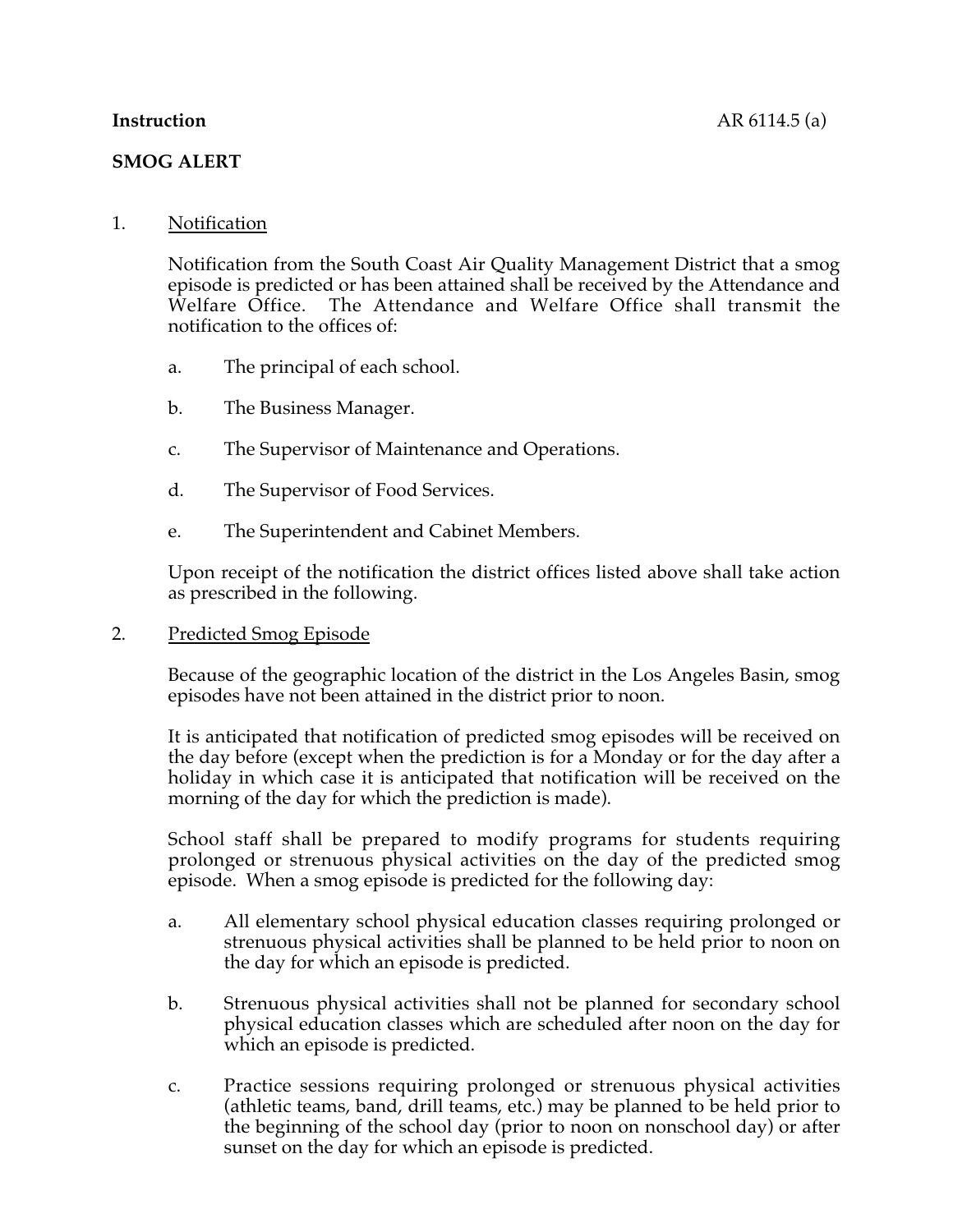The principal or designee may postpone, cancel or relocate "home" athletic events scheduled between noon and sunset on the day for which a smog episode is predicted.

On the day for which a smog episode is predicted, the smog alert sign shall be displayed prominently during business hours until:

- a. The end of the day.
- b. A smog episode is attained.
- c. The prediction is withdrawn.

#### Predicted Stage I Smog Episode

If the notification of a predicted Stage I smog episode for the following day is received before the end of the school day and/or staff working day, principals and supervisors shall advise all students and staff members present at their location of the predicted smog episode and request their cooperation for reduced vehicular use and car pools on the following day.

#### Predicted Stage II Smog Episode

To comply with the traffic abatement portion of South Coast Air Quality Management District Regulation VII, each employee will be encouraged to utilize the Commuter Computer Emergency Car Pool Program subscribed to by the district. If notification of a predicted Stage II Smog Episode for the following day is received before the end of the school day and/or working day, principals and supervisors shall notify students and staff members that the plan is to also be implemented for the day of the predicted Stage II episode. Said plan shall continue until the prediction is withdrawn.

#### Predicted Stage III Smog Episode

If notification of a predicted Stage III Smog Episode is received for the following day, the Superintendent may:

- a. Declare the school day for which the episode is predicted a minimum day with all classes ending by 12:45 p.m.
- b. Direct schools/departments to reduce energy consumption by 40%.
- c. Direct principals/supervisors to implement the district's traffic abatement plan.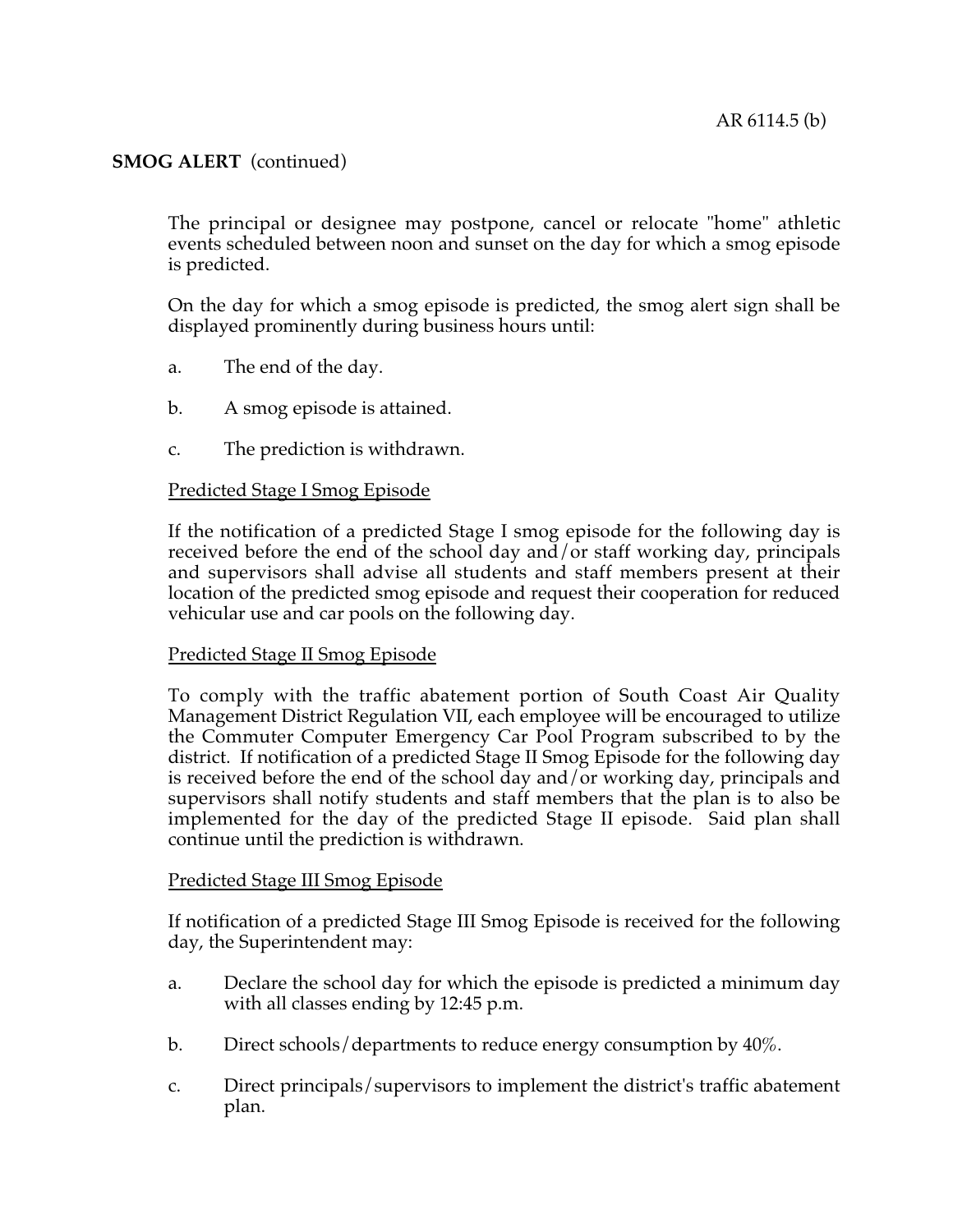Notwithstanding the above provisions, the district may, upon a specific directive, under the law, from the Executive Officer of the South Coast Air Quality Management District, operate on a day for which a Stage III Smog Episode is predicted as though that day were a national holiday.

Upon the notification of a predicted Stage III Smog Episode for the same day and upon the direction of the Superintendent, all district operations will be subject to the District Civil Defense and Disaster policies and procedures.

If a Stage I, Stage II or Stage III Smog Episode is attained, the appropriate provisions of #3 below shall become effective.

#### 3. Attained Smog Episode

The Attendance and Welfare Office, upon receipt of information from the South Coast Air Quality Management District that a Stage I, Stage II or Stage III smog episode has been attained, shall immediately transmit the notification to the offices of:

- a. The principal of each school.
- b. The Business Manager.
- c. The Supervisor of Maintenance and Operations.
- d. The Supervisor of Food Services.
- e. The Superintendent and Cabinet Members.

After a smog episode is attained, the Attendance and Welfare Office will monitor the South Coast Air Quality Management District radio frequency to obtain air contaminant readings for Areas  $5/11$  (Southeast L.A. County/South San Gabriel Valley). If a call reveals that all readings fall below Stage I episode levels, the Attendance and Welfare Office shall immediately notify the above offices that the smog episode has ended.

Upon receipt of a notification that a smog episode has been attained, each principal/supervisor shall be responsible for notifying all students and staff members present at their location that an episode has been attained. The Business Manager, the Supervisor of Maintenance and Operations and the Supervisor of Food Services shall be responsible for notifying employees working in their respective division/department.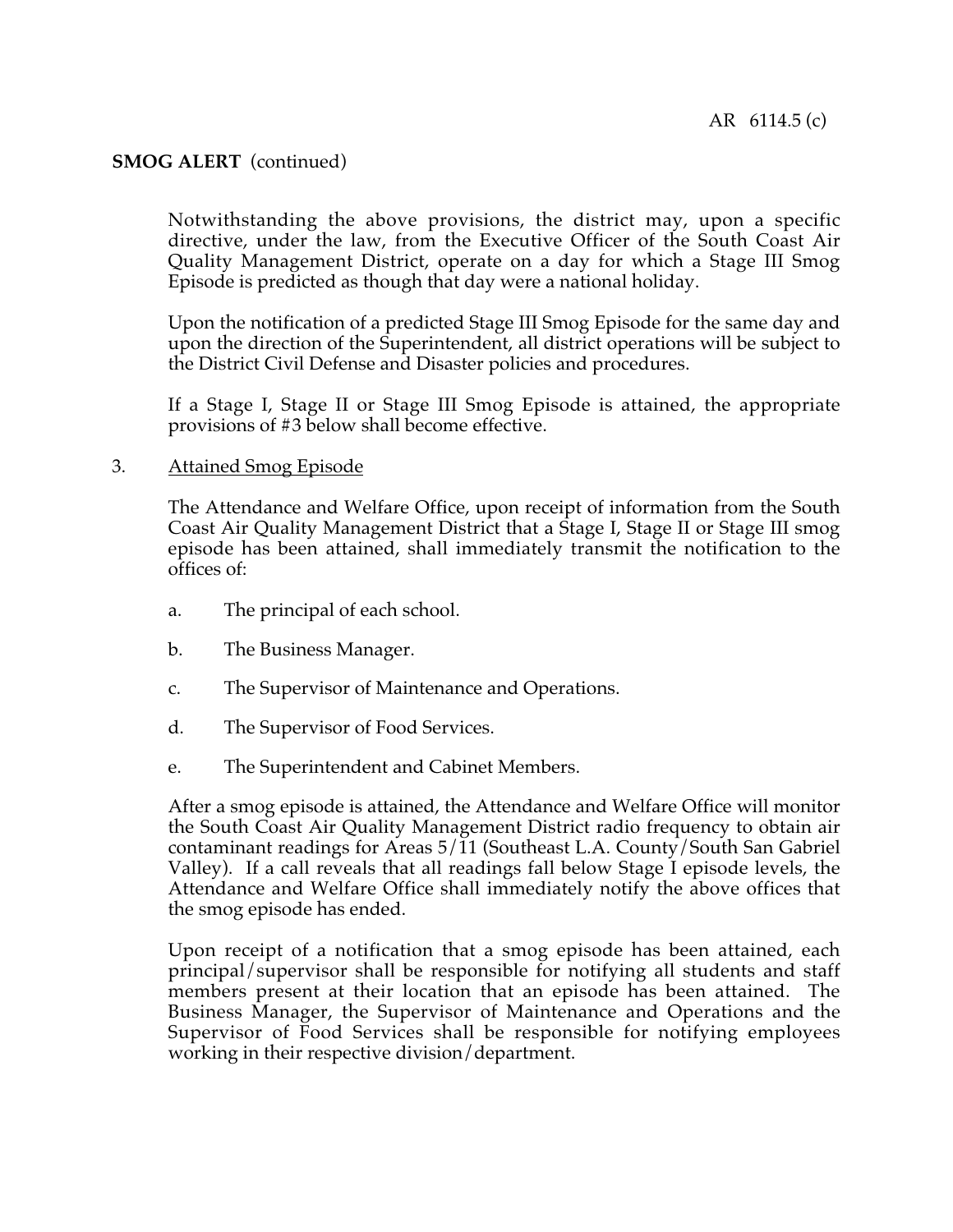Once a smog episode has been attained and the notification has been transmitted to the offices listed above, the procedures required by these regulations shall remain in effect until notification has been received in the designated office of the facility that the episode has ended or, in the case of an ozone episode, until sunset, whichever occurs first. In determining whether a proposed activity can be conducted during an attained smog episode, supervising personnel shall examine each proposed activity to determine its potential for unmistakably increasing the respiration rate for an extended period. The intensity of an activity may be the deciding factor as to whether it shall be included in, or excluded from the program of the day.

#### Attained Stage I Smog Episode

a. Regular School Activities

During a Stage I smog episode, strenuous physical activities for all students shall be discontinued. Activities of a less strenuous nature should be substituted. All elementary students, and when practical, secondary students shall be allowed to remain indoors. Children having respiratory difficulties aggravated by smog, children who have notes from parents/guardians or doctors, and children who are complaining about the effects of the smog must be allowed to remain indoors.

b. Athletic Events

The principal or designee may postpone, cancel or relocate a "home" athletic event if a Stage I smog episode which was not predicted has been attained for the game site area one hour before the event is scheduled to begin.

- c. Practice Sessions (Athletic Teams, Band, Drill Team, etc.)
	- (1) The school principal or designee shall keep informed of the air contaminant level readings on days of a predicted smog episode.
	- (2) Practice sessions being conducted during an attained Stage I smog episode shall conform with the provisions of this section.
- d. Maintenance and Operations
	- (1) Activities out-of-doors by Maintenance and Operations staff shall be limited to those which do not require prolonged or strenuous physical activities.